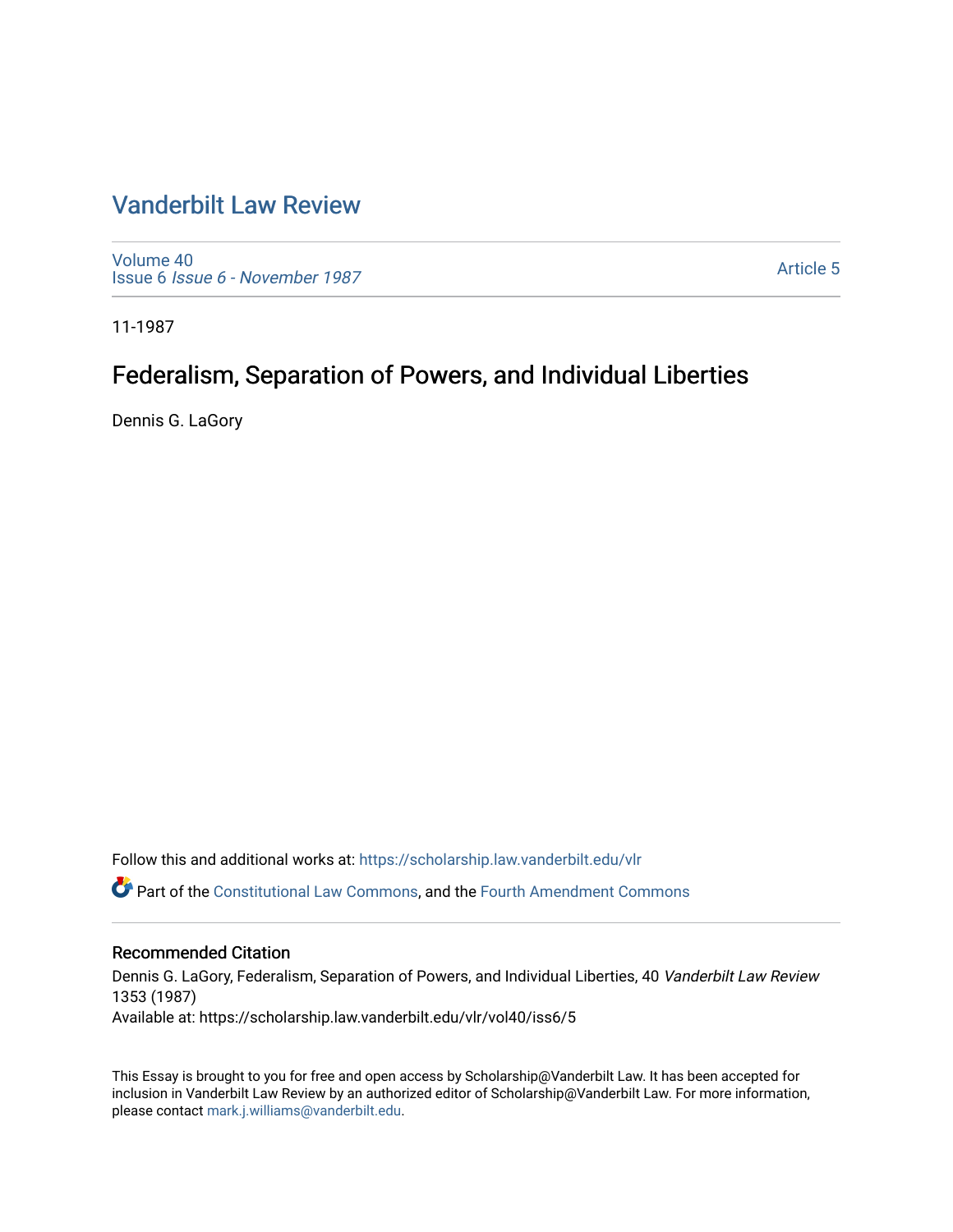# **Federalism, Separation of Powers, and Individual Liberties\***

#### I. INTRODUCTION: **GOALS AND GOVERNMENT**

We the People of the United States, in Order to **. . .**secure the Blessings of Liberty to ourselves and our Posterity, do ordain and establish this Constitution for the United States of America.'

The Framers began the Constitution with this statement of purpose because the philosophical tradition that spawned their political temperament viewed the preservation of liberty as the chief objective of government.2 This tradition hypothesized that man, prior to the formation of organized society, lived in a state of perfect freedom and equality.' In this state, all men possessed natural liberty. According to William Blackstone, one of the eighteenth century's most respected legal scholars, natural liberty consisted of three absolute personal rights:  $(1)$  personal security, which "consists in a person's ... uninterrupted enjoyment of his life, his limbs, his body, his health, and his reputation;"4 (2) personal liberty, which "consists in the power of loco-motion, of changing situation, or moving one's person to whatsoever place one's own inclination may direct; without imprisonment or restraint;"<sup> $5$ </sup> and (3) property, which "consists in the free use, enjoyment, and disposal of all his acquisitions, without any control or diminution."'

Men possessed these rights in full measure, subject only to the

1. U.S. CONST. preamble.

*6. Id.* at **\*138** (footnote omitted).

1353

<sup>\*</sup> This Essay was the winning entry for the Sixth Circuit in the National Bicentennial Essay Competition for Law School Students. The competition was sponsored by the Commission on the Bicentennial of the United States Constitution and West Publishing Company. Participants were asked to write an essay on the question: "Does the Allocation of Power Between the Federal and State Governments and Among the Branches of the Federal Government Contribute to the Preservation of Individual Liberty and Functioning of Our Government?" The author of this essay is a second-year student at Salmon P. Chase College of Law.

<sup>2.</sup> *See* **J.** LOCKE, Two **TREATISES OF GOVERNMENT** 124 (P. Laslett ed. 1952) (1st ed. 1690).

<sup>3.</sup> *See id.* 4.

<sup>4. 2</sup> W. **BLACKSTONE, COMMENTARIES ON THE LAWS OF ENGLAND** \*129 (footnote omitted).

*<sup>5.</sup> Id.* at \*134.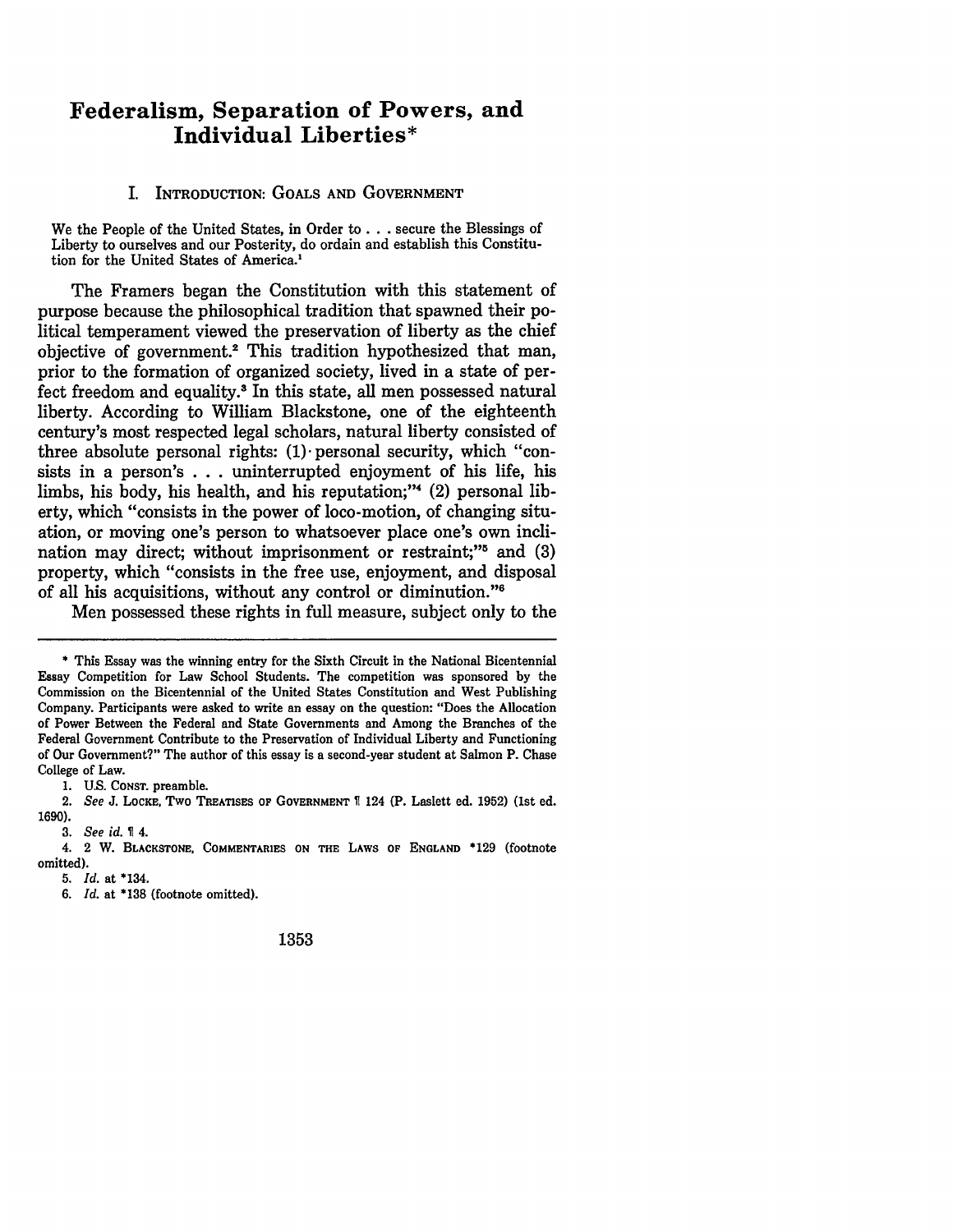limitations of natural law, which provided that no person should harm another in the exercise of his liberty.7 But natural law was often honored more in the breach than the observance, which rendered primeval existence uncertain and dangerous. In the state of nature, the strong tended to dominate the weak. Self-aggrandizement raged unchecked because of commonly accepted rules of conduct, impartial judges to interpret those rules, and police to enforce these judicial interpretations." Therefore, men agreed to surrender a portion of their natural liberty in order to secure a greater measure of it through the protection of government. 9 The corollary of this theory was that if the government so formed failed in its trust, if it destroyed the people's residuum of liberty, it put itself "into a state of war with the people, who are thereupon absolved from any further obedience."<sup>10</sup>

The foregoing was merely an hypothesis. No empirical evidence of such occurrences had ever been discovered. The Framers, assembled in Philadelphia during the summer of 1787, converted this theory into the foundation for the government of a republic of four million persons. Most of them had been instrumental in bringing this theory's corollary to pass; they had led the Nation in a long and bloody war of independence from Great Britain. In justifying the war, they gave this theory its most succinct and eloquent expression:

We hold these truths to be self-evident, that all men are created equal, that they are endowed by their Creator with certain inalienable Rights, that among these are Life, Liberty, and the pursuit of Happiness. That to secure these rights, Governments are instituted among Men, deriving their just Powers from the consent of the governed, that whenever any Form of Government becomes destructive of these ends, it is the Right of the People to alter or to abolish it, and to institute new Government.<sup>11</sup>

Having won its independence, the Nation, under the ineffectual Articles of Confederation, reverted to a situation very much like the chaotic state of nature. There was no commonly accepted law or any power strong enough to check the unbridled self-aggrandizement of the states. Personal security and property were threatened by hostile Indians to the west, hostile nations to the east, and the likes of Daniel Shays within. The principal dilemma facing the Framers was how to form a government strong enough

*<sup>7.</sup> See* J. LOCKE, *supra* note 2, 6.

<sup>8.</sup> *See id.* 124-26.

<sup>9.</sup> See id. 197.

<sup>10.</sup> *See id.* at 222.

<sup>11.</sup> The Declaration of Independence para. 1 (U.S. 1776).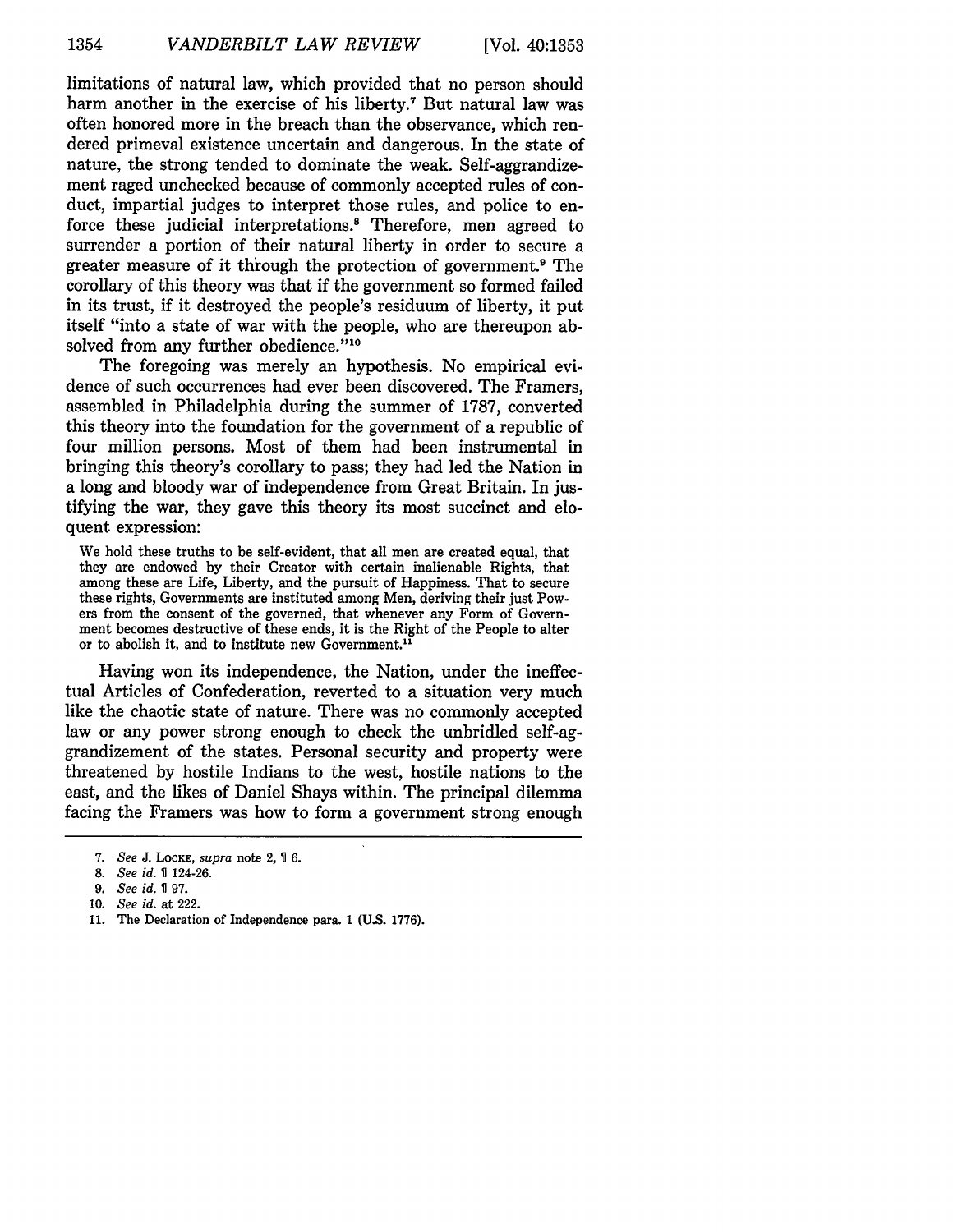to control these anarchical tendencies, but not strong enough to threaten personal liberty. Their solution to this dilemma was to grant the national government an impressive array of powers fully adequate to maintain order, but to diffuse those powers in such a way that no one sector of the government possessed enough power to tyrannize the people. The two chief methods the Framers used to allocate power have come to be known as federalism and the separation of powers.

Federalism is the vertical allocation of power between the states and the national government. Under this system, every person is a citizen both of the state in which he or she resides and of the nation as a whole. The laws of both centers of power operate directly on the individual. The Nation's legislative power is divided between the states and the central government, with each also possessing its own executive and judicial apparatus. The powers of the national government are enumerated in the Constitution; those not enumerated reside in the states. The law of the national government, operating within its sphere of enumerated powers, is the supreme law of the land and preempts conflicting state law.

The separation of powers is the horizontal allocation of governmental power within the states and the national government. This concept recognizes, as did Aristotle and Montesquieu, three distinct functions of government: legislative, executive, and judicial. The gravamen of this doctrine is that those functions should be exercised by separate, independent, and co-equal departments in order to avoid dominance by any one over the others.

The Framers explained how this dual allocation of power operates to preserve liberty:

In the compound republic of America, the power surrendered by the people is first divided between two distinct governments, and then the portion allotted to each subdivided among distinct and separate departments. Hence a double security arises to the rights of the people. The different governments will control each other, at the same time that each will be controlled **by** itself.<sup>12</sup>

The remainder of this Essay inquires whether the Framers solved their dilemma satisfactorily-whether federalism and the separation of powers have preserved individual liberty. Should these allocations of power be found to preserve liberty effectively, then it will necessarily follow that they contribute to the functioning of our government. Many have complained that federalism and the separation of powers duplicate governmental efforts unnecessa-

<sup>12.</sup> **THE FEDERALIST** No. **51,** at **325 (A.** Hamilton or **J.** Madison) (H. Lodge ed. **1888).**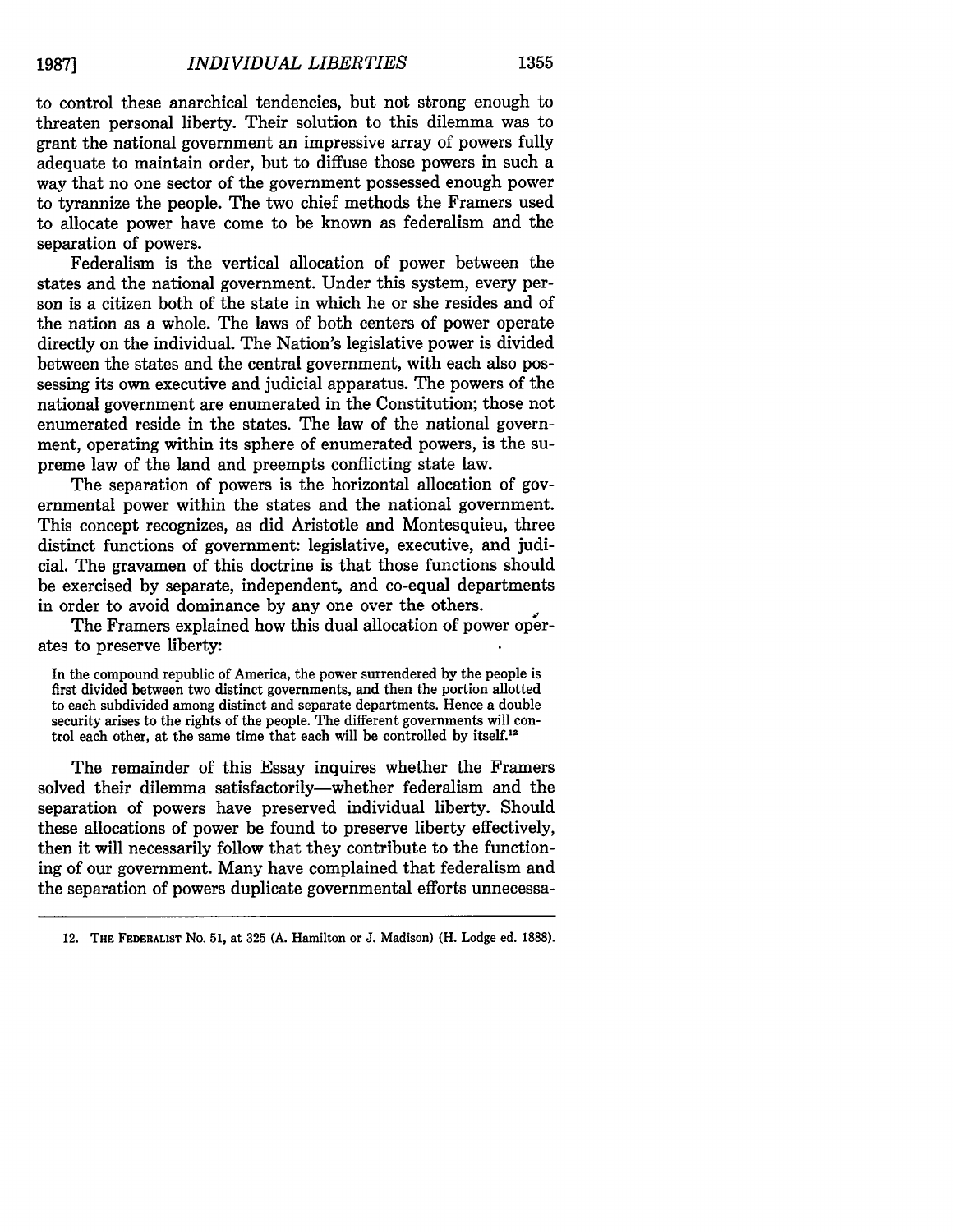rily, rendering our government contentious, slow to respond to crises, and inefficient. The Constitution, however, "recognizes higher values than speed and efficiency."13 If these principles preserve individual liberty, they do far more than merely aid the functioning of our government—they justify its very existence.

#### II. FEDERALISM **AS A** PROTECTOR OF INDIVIDUAL LIBERTY

In the American republics the central government has never as yet busied itself except with a small number of objects, sufficiently prominent to attract its attention.. . . When the central government which represents the majority has issued a decree, it must entrust the execution of its will to agents over whom it frequently has no control and whom it cannot perpetually direct. The townships, municipal bodies, and counties form so many concealed breakwaters which check or part the tide of popular determination. If an oppressive law were passed, liberty would still be protected **by** the mode of executing that law.<sup>14</sup>

The major threat to individual liberty was seen as abuse of the legislative process. **A** tyrannical majority, it was feared, might use acts of Congress to divest the states and the states' residents of their rights. The major bulwarks against such tyranny were the narrow scope of the national government's powers and the broad authority the states still retained. Therefore, the Bill of Rights, which contained a much more comprehensive enumeration of individual liberties than those enunciated **by** Blackstone, limited only the actions of the national government and did not apply to the states.15 The scope of state sovereignty encompassed "the same undeniable and unlimited jurisdiction over all persons and things, within its territorial limits, as any foreign nation, where that jurisdiction is not surrendered or restrained **by** the constitution of the United States."<sup>16</sup> In such a milieu, the states, as the Framers had expected,<sup>17</sup> served as the primary forum for the vindication of individual liberty.

Excepting the rare occasions when a state law was invalidated because it was determined to have infringed on a vested right protected by the contracts clause,<sup>18</sup> this state of affairs prevailed into

<sup>13.</sup> Stanley v. Illinois, 405 U.S. 645, **656** (1972).

<sup>14. 1</sup> **A. DE TOCQUEVILLE, DEMOcRACY** IN AMERICA 271-72 (F. Bowen rev. ed. 1945).

**<sup>15.</sup>** Barron v. Baltimore, **32** U.S. (7 Pet. **)** 243, **250-51 (1833).**

**<sup>16.</sup>** City of New York v. Miln, **36** U.S. (11 Pet.) 102, **139 (1837).**

<sup>17.</sup> See **THE FEDERALIST** No. 45, at **290 (J.** Madison) (H. Lodge ed. **1888)** (stating that "[tihe powers reserved to the several States will extend to all the objects which, in the ordinary course of affairs, concern the lives, liberties, and properties of the people").

*<sup>18.</sup>* See, e.g., Trustees of Dartmouth College v. Woodward, **17** U.S. (4 Wheat.) **518 (1819).**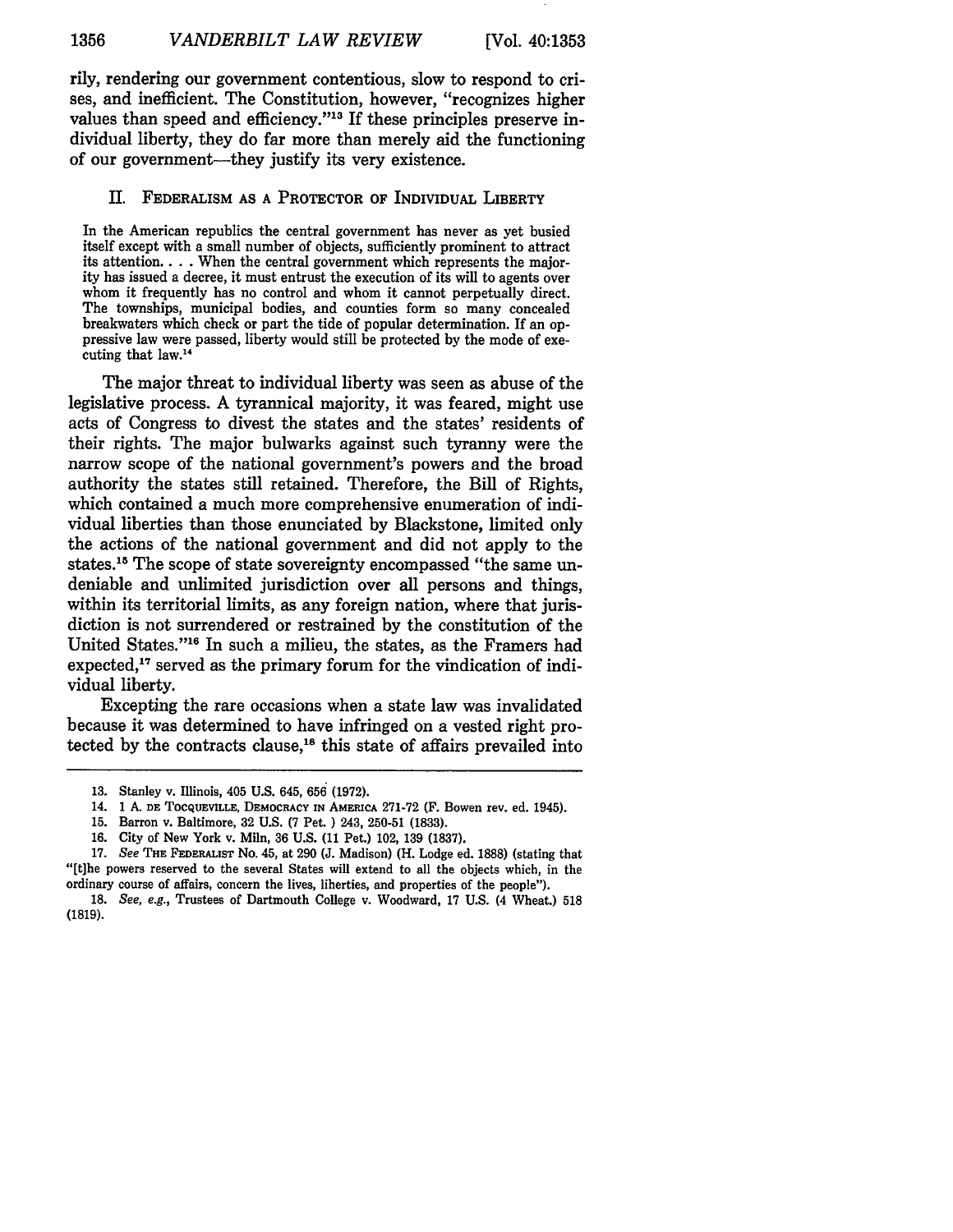the third quarter of the nineteenth century. Even the broad language of the fourteenth amendment was, at first, given a narrow construction that did not prevent the states from enacting legislation affecting the lives, liberty, and property of their citizens. <sup>19</sup>

This situation did not last. By the end of the century, the federal judiciary began to employ the due process clause of the fourteenth amendment to overturn social and economic regulations enacted by the states.20 These substantive due process cases involved the conflict of two of Blackstone's absolute rights-personal security and property. Whereas the states enacted legislation to protect the personal security of their citizens, the Constitution was interpreted to preclude them from doing so when the property rights of regulated corporations were abridged.

The Great Depression, however, generated a belief that strong social and economic measures were necessary and permissible. Faced with President Franklin Roosevelt's threat to upset the separation of powers by "packing" the Supreme Court, the federal bench abandoned this unpopular line of cases.<sup>21</sup> This seeming triumph of state power was heralded as a victory for yet another benefit of federalism: "It is one of the happy incidents of our federal system that a single courageous State may, if its citizens choose, serve as a laboratory; and try novel social and economic experiments without risk to the rest of the country."22

This reemergence of state power did not cause a return to unbridled state power. The Nation had grown into a continental economic unit. Advances in transportation and communications demanded uniform national regulations. The central government could no longer be concerned with a "small number of objects sufficiently prominent to attract its attention."<sup>23</sup> The federal judiciary, having abandoned strict scrutiny of state social and economic legislation, did not abandon review of state legislation under the fourteenth amendment. Recognizing the homogenizing tendencies resulting from the growing mobility of our citizens and the growing standardization of our industrial society, the Supreme Court discerned a new tyrannical majority. This was not the unpropertied mass that troubled the Framers, but rather millions of upstanding, middle-class citizens whom the Court feared might impose an op-

<sup>19.</sup> *See, e.g.,* Slaughter-House Cases, 83 U.S. **(16** Wall.) 36, 81 (1873).

<sup>20.</sup> *See, e.g.,* Lochner v. New York, 198 U.S. 45 (1905).

<sup>21.</sup> West Coast Hotel Co. v. Parrish, **300** U.S. 379, 391 (1937).

<sup>22.</sup> New State Ice Co. v. Liebmann, 285 U.S. 262, 311 (1932) (Brandeis, J., dissenting).

<sup>23. 1</sup> A. **DE** TOCQUEVILLE, *supra* note 14, at 271.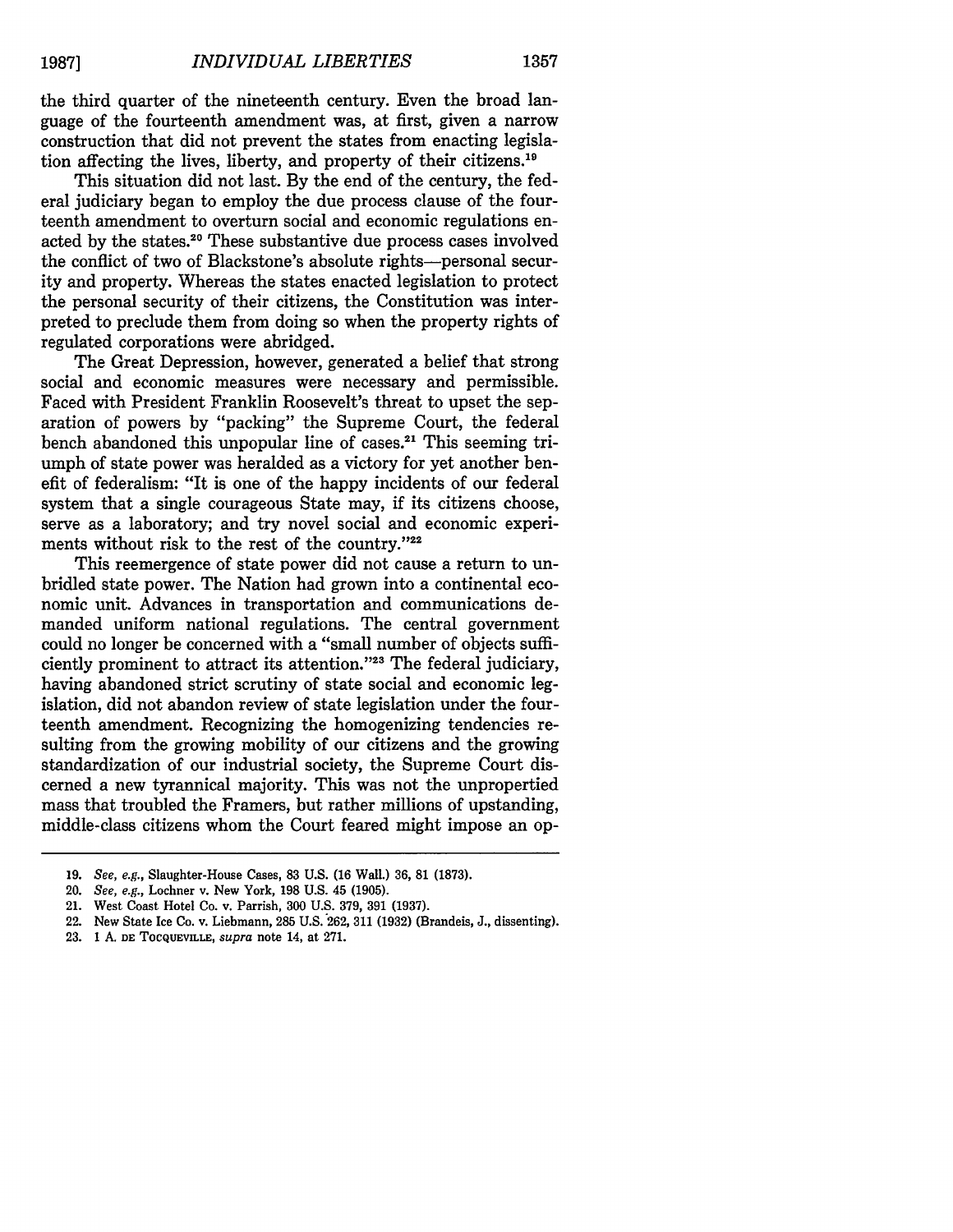pressive conformity on society's disadvantaged and its dissenters. The Court, therefore, began to redefine personal liberty, giving it a broader scope and applying it uniformly throughout the Nation. Provisions of the Bill of Rights, found to be "implicit in the concept of ordered liberty,"<sup>24</sup> were incorporated into the due process clause of the fourteenth amendment and thus immunized from state abridgement.25 New "penumbral rights" were recognized and protected, including the right to vote, $26$  the right of interstate travel,<sup>27</sup> the right of privacy,<sup>28</sup> freedom of association.<sup>29</sup> and freedom of personal choice in matters concerning family life.30 The equal protection clause was interpreted to prohibit not only discrimination based on race,<sup>31</sup> but also certain kinds of discrimination based on sex,<sup>32</sup> illegitimacy,<sup>33</sup> and alienage.<sup>34</sup>

The Supreme Court did not act alone in forging this new national standard of personal liberty. Congress, with its already broad commerce powers supplemented by the affection and aggre-

*Fourth Amendment Rights:* Wolf v. Colorado, 338 U.S. 25 (1949) (protection against unreasonable searches and seizures).

*Fifth Amendment Rights:* Ashe v. Swenson, 397 U.S. 436 (1970) (collateral estoppel); Benton v. Maryland, 395 U.S. 784 (1969) (double jeopardy); Malloy v. Hogan, 378 U.S. 1 (1964) (self-incrimination).

*Eighth Amendment Rights:* Louisiana *ex rel.* Francis v. Resweber, 329 U.S. 459 (1947) (cruel and unusual punishments clause).

27. Shapiro v. Thompson, 394 U.S. 618 (1969).

28. Griswold v. Connecticut, 381 U.S. 479 (1965); *see also* Roe v. Wade, 410 U.S. 113 (1973) (recognizing right to privacy in child bearing decisions); Boddie v. Connecticut, 401 U.S. 371 (1971) (recognizing right to privacy in marital decisions).

- 29. NAACP v. Alabama, 357 U.S. 449 (1958).
- 30. Moore v. City of E. Cleveland, 431 U.S. 494 (1977).
- 31. *See, e.g.,* Brown v. Board of Educ., 347 U.S. 294 (1954).
- 32. *See, e.g.,* Reed v. Reed, 429 U.S. 71 (1971).
- 33. *See, e.g.,* Stanley v. Illinois, 405 U.S. 645 (1972).
- 34. *See, e.g.,* Graham v. Richardson, 403 U.S. 365 (1971).

<sup>24.</sup> Palko v. Connecticut, 302 U.S. 319, 325 (1937).

<sup>25.</sup> The following provisions of the Bill of Rights have been incorporated into the due process clause of the fourteenth amendment:

*First Amendment Rights:* Everson v. Board of Educ., 330 U.S. 1 (1947) (establishment clause); Cantwell v. Connecticut, 310 U.S. 296 (1940) (free exercise clause); De Jonge v. Oregon, 299 U.S. 353 (1937) (freedom of assembly and petition); Near v. Minnesota, 283 U.S. 697 (1931) (freedom of the press); Gitlow v. New York, 268 U.S. 652 (1925) (freedom of speech).

*Sixth Amendment Rights:* Duncan v. Louisiana, 391 U.S. 145 (1968) (right to a jury trial); Washington v. Texas, 388 U.S. 14 (1967) (right to compulsory process); Klopfer v. North Carolina, 386 U.S. 213 (1967) (right to a speedy trial); Pointer v. Texas, 380 U.S. 400 (1965) (confrontation clause); Gideon v. Wainwright, 372 U.S. 335 (1963) (right to counsel); Irvin v. Dowd, 366 U.S. 717 (1961) (right to an impartial jury); *In re* Oliver, 333 U.S. 257 (1948) (right to a public trial and notice).

<sup>26.</sup> Harper v. Virginia State Bd. of Elections, 383 U.S. 663 (1965).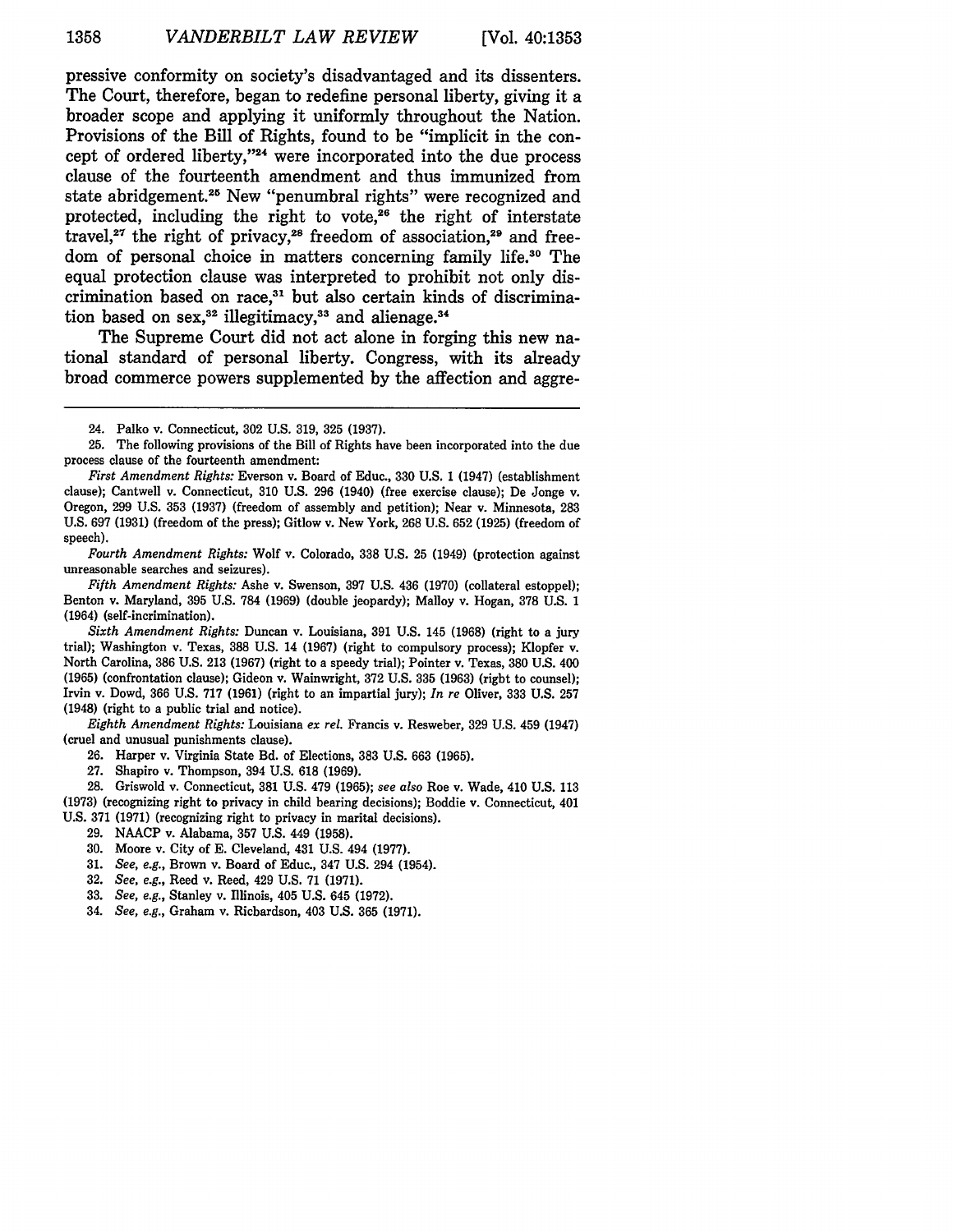gation doctrines, began to employ those powers to promote its own conception of personal liberty. $35$  Using both its commerce power and its taxing and spending power, Congress has attached conditions to state receipt of federal grants-in-aid. These conditions have created enforceable individual rights to state services funded by those grants, which the poor, the illiterate, and the handicapped have pursued in the courts.<sup>36</sup>

Individual liberty, as presently understood, would hardly be recognizable to the Framers. The virtually exclusive champion of this new liberty has been the national government. This point is clearly illustrated by the Supreme Court's recent decision in *Shaw v. Delta Air Lines, Inc.3 <sup>7</sup>*The State of New York, through its Human Rights Law,<sup>38</sup> sought to serve as a laboratory by ensuring more comprehensive employee benefits to pregnant workers than would have been available under The Civil Rights Act of 1964.<sup>39</sup> The Court held that those provisions were preempted by ERISA, which had incorporated the Civil Rights Act's standards.<sup>40</sup> Thus, Congress, acting pursuant to its commerce power, can place a limit on the rights a state may grant its citizens. In this case, the boundary line for New York's enhancement of its residents' personal security was drawn at the property rights of multistate corporations. The Court stated that "[a]n employer with employees in several States would find its [disability] plan subject to a different jurisdictional pattern of regnlation in each State, depending on what benefits the State mandated."41

Unquestionably, individual liberty is being preserved in 1987-but is it being preserved by federalism? Many commentators have suggested that state power actually diminishes liberty. $42$ Others fear that recent decisions will "relegate the States to precisely the trivial role that opponents of the Constitution feared **'**they would **occupy. ' <sup>4</sup>**

39. *Shaw,* 463 U.S. at 88. The Court had held that discrimination based on pregnancy did not constitute sexual discrimination under Title VII of the Civil Rights Act of 1964. *See* General Elec. Co. v. Gilbert, 429 U.S. 125 (1976).

40. *Shaw,* 463 U.S. at 109.

41. *Id.* at 107.

42. Neuman, *Federalism and Freedom: A Critique,* in **THE AMERICAN POLITICAL ARENA: SELECTED** READINGS **7 (J.** Fiszman ed. 1966).

43. Garcia v. San Antonio Metro. Transit Auth., 469 **U.S.** 528, **575 (1985)** (Powell, **J.,** dissenting) (footnote omitted).

<sup>35.</sup> *See* Heart of Atlanta Motel, Inc. v. United States, 379 U.S. 241 (1964).

<sup>36.</sup> Stewart, *Federalism and Rights,* 19 **GA.** L. **REV.** 917, 930-31 (1985).

**<sup>37.</sup>** 463 U.S. 85 (1983).

<sup>38.</sup> N.Y. EXEC. LAW §§ 290-301 (McKinney 1982 & Supp. 1987).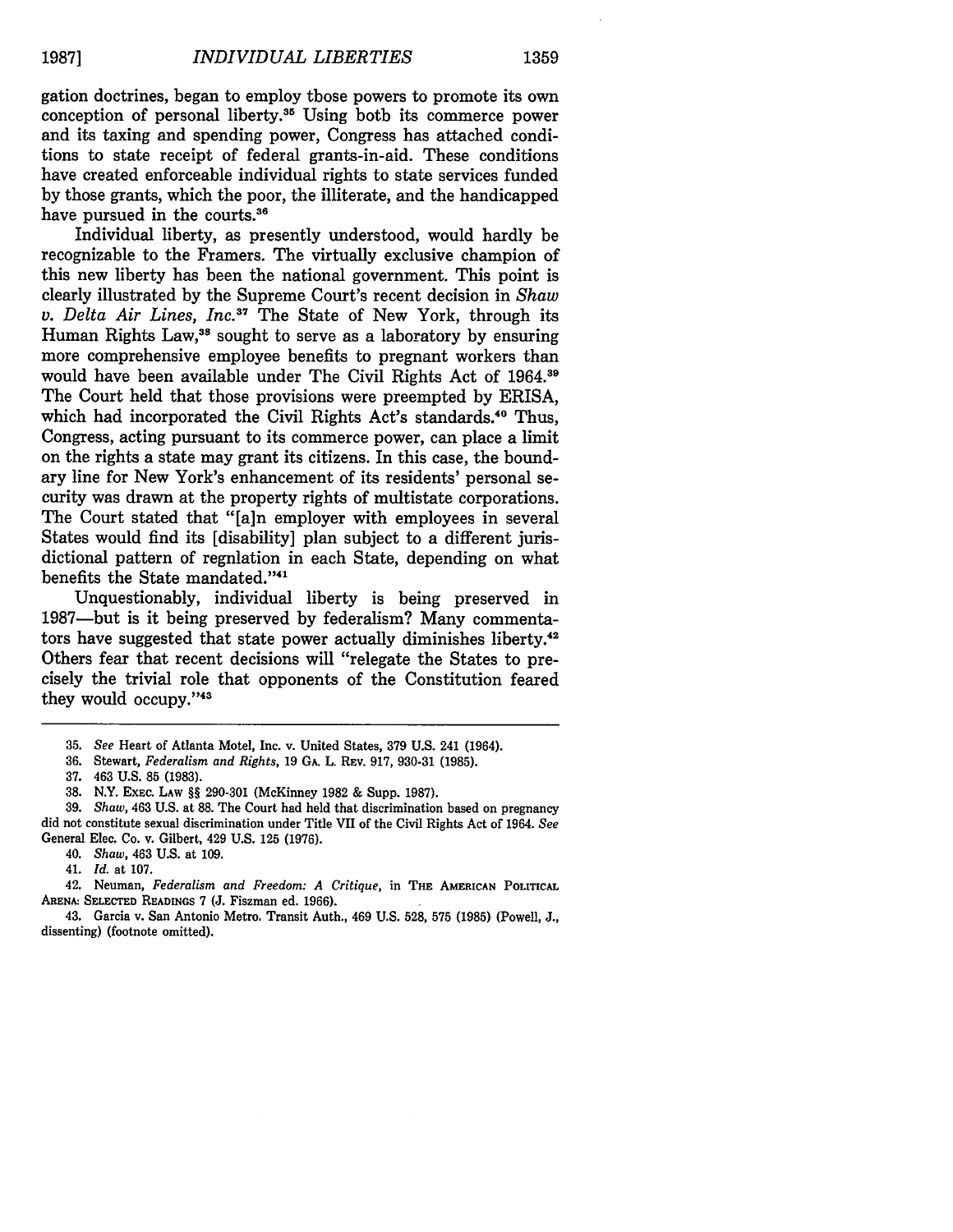Despite the decline of state power, recent Supreme Court decisions indicate that the states still play an important role in preserving individual liberty—not the expanded liberty of selective incorporation, penumbral rights, and federal entitlements, but rather the core liberties that the Framers first entrusted to their care. In *Heath v. Alabama,4* for example, the state's right to protect its citizens' personal security against crime prevailed over a criminal's double jeopardy defense.45 The Court noted that a state's power to "undertake criminal prosecutions derive from separate and independent sources of power and authority originally belonging to them before admission to the Union and preserved to them by the Tenth Amendment."<sup>46</sup> In *Hillsborough County v. Automated Medical Laboratories, Inc.47* county regulations concerning blood plasma donors, which were stricter than Federal Drug Administration (FDA) standards, were held not to be preempted by the federal regulations.48 In reaching this decision, the Court relied on "the presumption that state or local regulation of matters related to health and safety is not invalidated under the Supremacy Clause. ' 49 In *Dun & Bradstreet, Inc. v. Greenmoss Builders, Inc.50* the Court allowed the State of Washington to protect a citizen's reputational interest by awarding punitive damages for negligent defamation resulting from the defendant's issuance of a false credit report.<sup>51</sup>

The Court relies on federalism to secure individual rights in certain cases in which it defers to the inherent'powers and superior factfinding ability of the state legislature. *Hawaii Housing Authority v. Midkiff*<sup> $52$ </sup> involved a state's use of its power of eminent domain to redistribute property held by a few large landowners to a large number of potential homeowners.<sup>53</sup> In upholding the state's authority to redistribute property, the Court analogized Hawaii's situation to that faced by the former colonies after the American Revolution.<sup>54</sup> The Court then stated that, "[r]egulating oligopoly

- 45. *Id.* at 440.
- 46. *Id.* at 438.
- 47. 471 U.S. 707 (1985).
- 48. *Id.* at 716.
- 49. *Id.* at 715.
- 50. 472 U.S. 749 (1985).
- 51. *Id.* at 763.
- 52. 467 U.S. 229 (1984).
- 53. *Id.* at 232-34.
- 54. *Id.* at 241-42 (footnote omitted).

<sup>44. 106</sup> S. Ct. 433 (1985).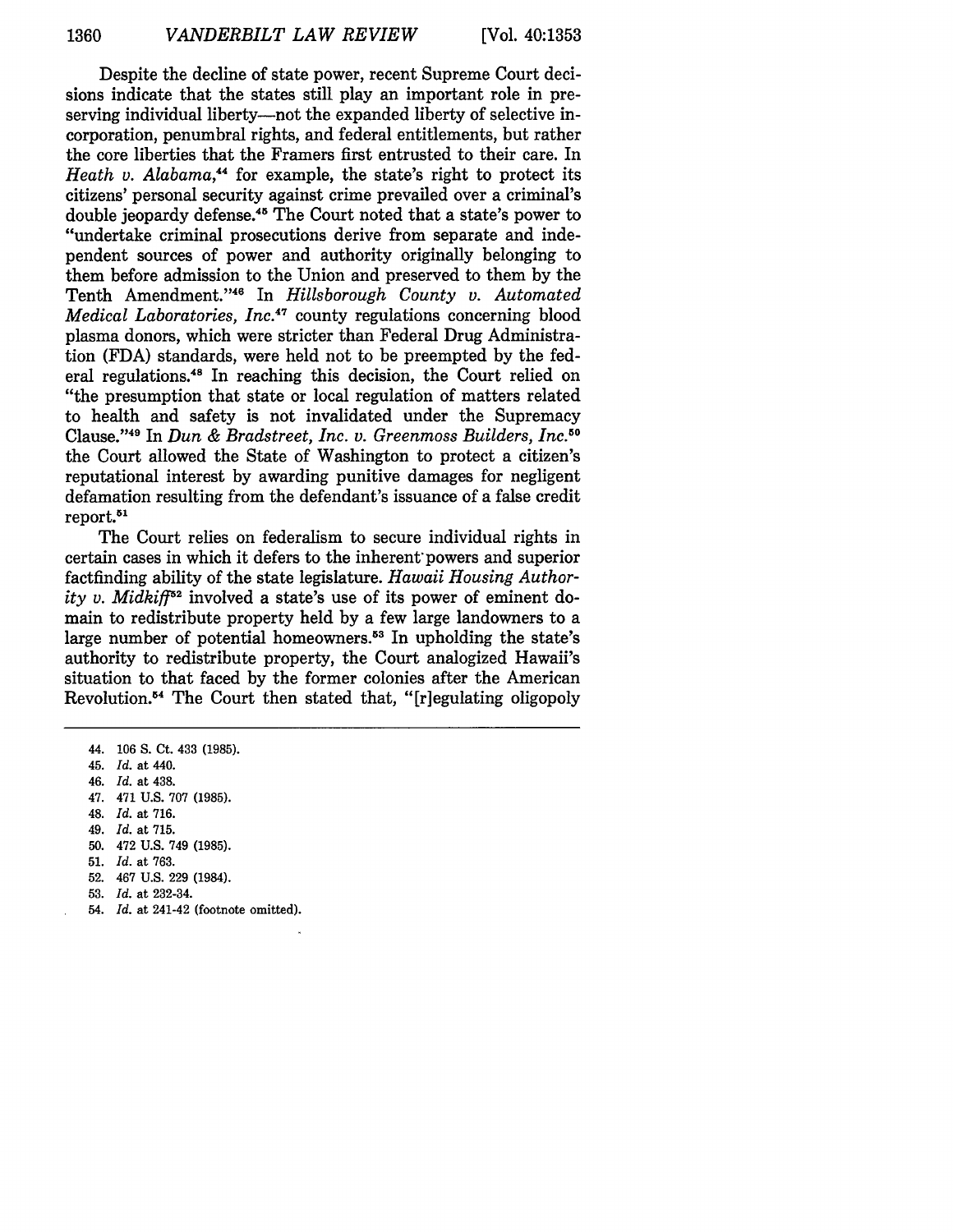and the evils associated with it is a classic exercise of a State's police powers."<sup>55</sup> This case represents federalism in its most pristine form. The state, dealing with problems peculiar to its own citizens, enacts legislation to advance one of the absolute personal rights of the individual—the right to hold property. The Hawaiian oligopolists, like the savages who first forsook the state of nature to form a government, were forced to surrender a part of their own liberty for the greater protection of everyone's liberty.<sup>56</sup>

The allocation of power between the state and federal governments may protect individual liberty better today than it did in the early years of the republic. Although the federal government has provided new fora for the vindication of an ever expanding concept of liberty, the states still retain ample powers to protect the original liberty envisioned by the Framers.

## III. SEPARATION OF POWER **AS A** PROTECTOR OF INDIVIDUAL **LIBERTY**

The Constitution, in distributing the powers of government, creates three distinct and separate departments.. . . This separation is not merely a matter of convenience or of governmental mechanism. Its object is basic and vital, namely, to preclude a commingling of these essentially different powers of government in the same hands.<sup>57</sup>

To the Framers such a commingling of powers constituted "the very definition of tyranny."<sup>58</sup> To guard against this tyranny, they rejected a specific constitutional provision mandating a separation of powers and chose to create a government with a structure incapable of concentrating too much power in the hands of any one branch.

Originally, Congress was considered to be the department against whose "enterprising ambition **. . .** the people ought to indulge all their jealousy and exhaust all their precautions."<sup>59</sup> Accordingly, the Supreme Court has often struck down statutes that constituted impermissible legislative incursions into the executive sphere.<sup>60</sup>

In recent years, however, much has been made of the self-ag-

**59.** *Id.* No. 48, at **309 (J.** Madison).

**<sup>55.</sup>** *Id.* at 242.

**<sup>56.</sup>** *See* J. LOCKE, *supra* note 2.

**<sup>57.</sup>** O'Donoghue v. United States, **289 U.S. 516, 530 (1933)** (citation omitted).

**<sup>58.</sup>** THE FEDERALIST No. 47, at **300 (J.** Madison) (H. Lodge ed. **1888).**

**<sup>60.</sup>** *See* Buckley v. Valeo, 424 **U.S. 1,** 140 **(1976);** *see also* Bowsher v. Synar, **106 S.** Ct. **3181 (1986).**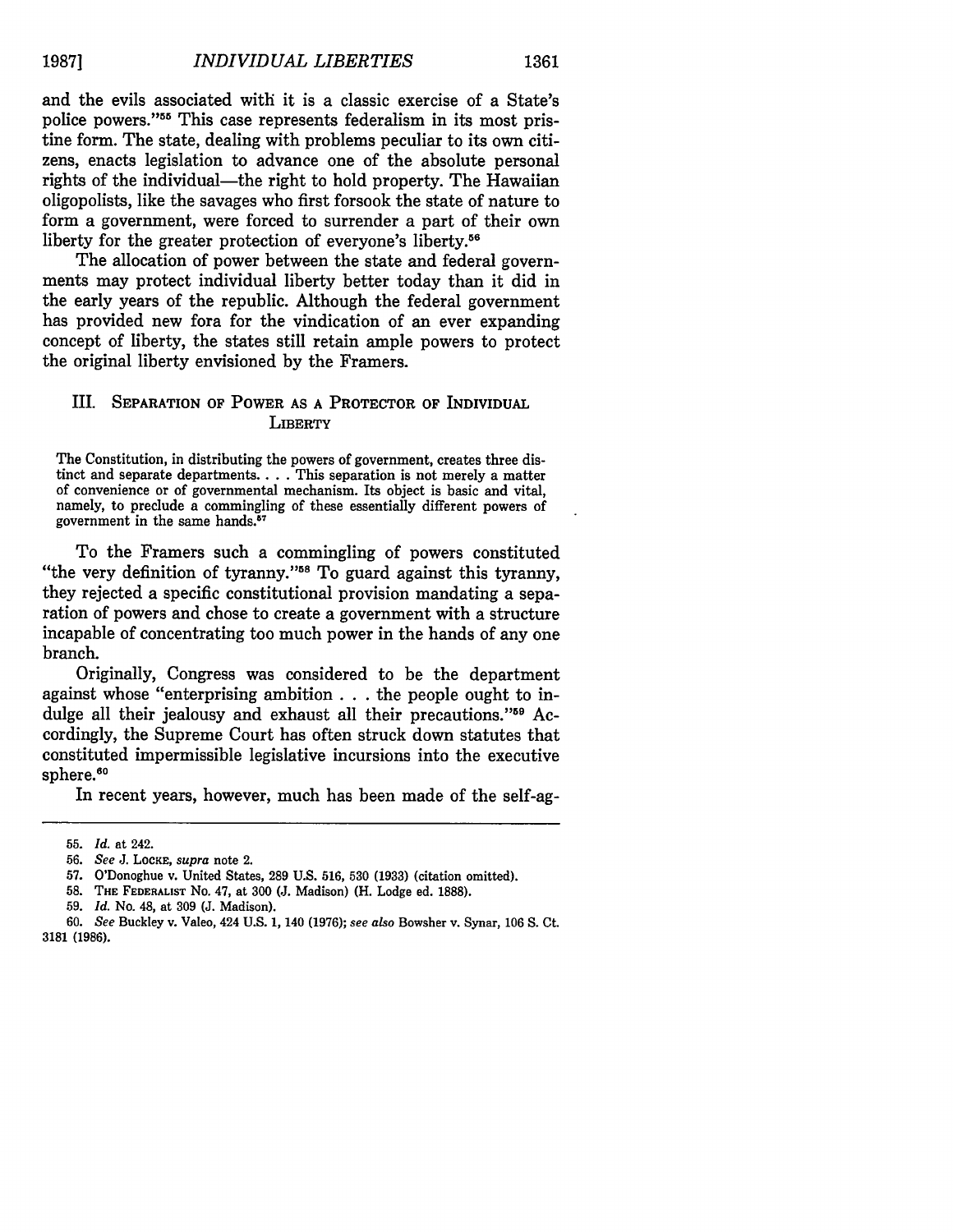grandizing tendencies of the executive and judicial branches. The growth of executive power since the New Deal has led many to fear an "Imperial Presidency." Despite this growth, there was sufficient strength in the judicial branch to block President Truman's attempt to exercise legislative powers against the steel companies.<sup>61</sup> The Court again asserted its strength in *United States v. Nixon,62* a case in which President Nixon claimed absolute privilege and defied a district court subpoena by refusing to reveal the contents of certain private communications.<sup>63</sup> In rejecting the President's claim, the Court stated, "The impediment that an absolute, unqualified privilege would place in the way of the primary constitutional duty of the Judicial Branch to do justice in criminal prosecutions would plainly conflict with the functions of the courts under Art[icle] III."64

The natural litigiousness of Americans, coupled with the ever increasing number of laws and lawyers, has prompted many to assert that the courts are threatening to become "super legislatures." While judicial activism is undoubtedly high, the bench still manages to exercise a significant degree of restraint when incursions into the prerogatives of the coordinate branches are involved. For several years, the courts have deferred to legislative determinations in cases involving social and economic legislation.<sup>65</sup> During the Vietnam Era, for example, the Supreme Court regularly declined to review lower court determinations that actions challenging the legality of the war constituted nonjusticiable political controversies.<sup>66</sup> The courts also maintain the separation of powers through the doctrine of standing, which requires plaintiffs who challenge a governmental action to be harmed directly thereby. To hold otherwise would "pave the way generally for suits challenging, not specifically identifiable governmental violations of law, but the particular programs agencies establish to carry out their legal obligations."<sup>67</sup>

Because the separation of powers doctrine operates to protect individual liberties on a systemic level, many cases in this area

**<sup>61.</sup>** Youngstown Sheet **&** Tube Co. v. Sawyer, 343 **U.S. 579, 588 (1952).**

**<sup>62.</sup>** 418 **U.S. 683** (1974).

**<sup>63.</sup>** *Id.* at **703.**

<sup>64.</sup> *Id.* at **707.**

**<sup>65.</sup>** *See, e.g.,* Williamson v. Lee Optical of Okla., Inc. 348 **U.S.** 483 **(1955).**

**<sup>66.</sup>** *See, e.g.,* Mora v. McNamara, **389 U.S.** 934 **(1967).**

**<sup>67.</sup>** Allen v. Wright, 468 **U.S. 737, 759** (1984). This judicial restraint may become more prevalent in the future. *See* Scalia, *The Doctrine of Standing as an Essential Element of the Separation of Powers,* **17 SUFFOLK U.L. REv. 881 (1983).**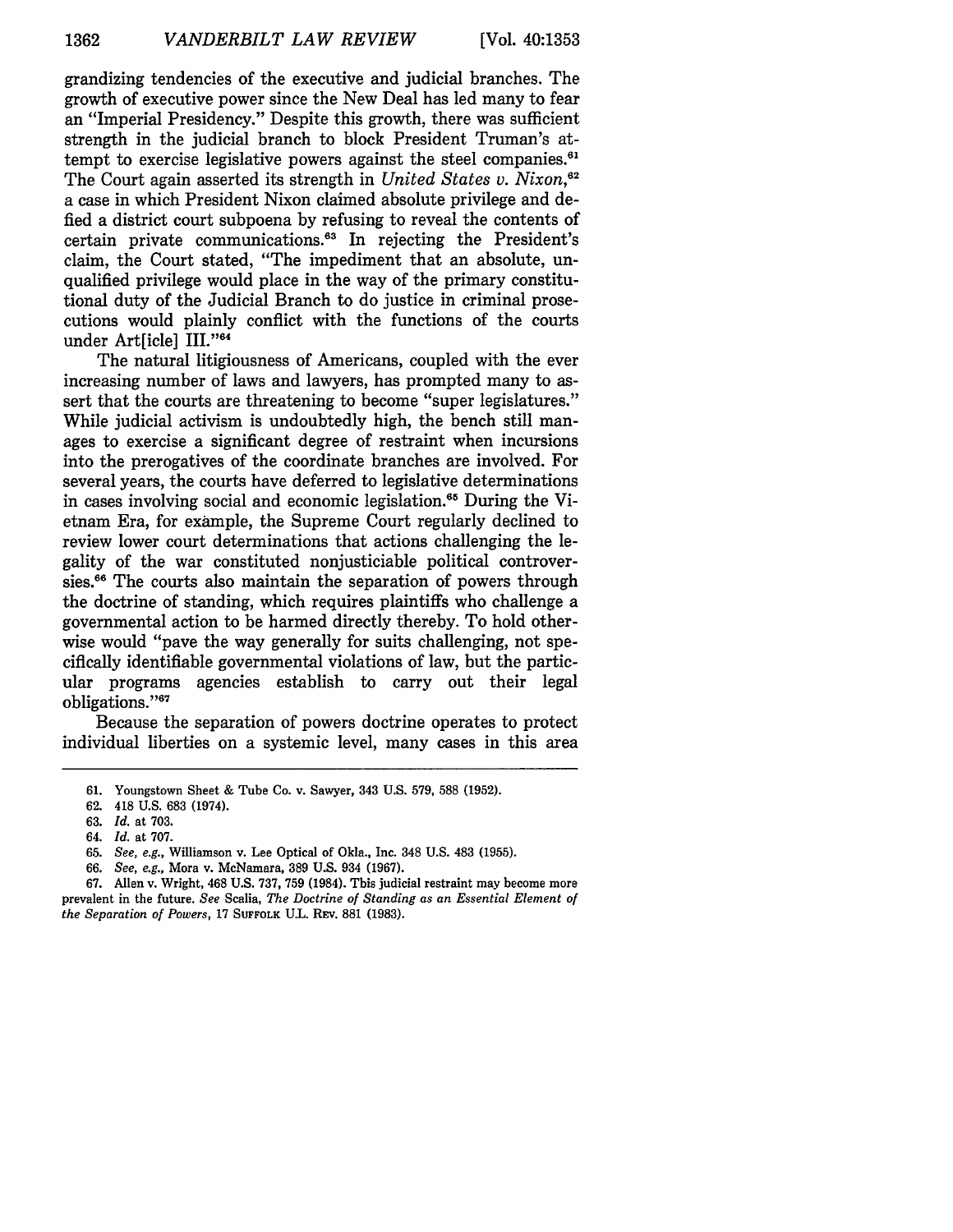tend to be abstract. Threats to individual liberty are not as dramatically presented because the whole purpose of the doctrine is to check the inordinate growth of a governmental department's power before it becomes sufficiently large to pose a dramatic threat. However, *INS v. Chadha*<sup>68</sup> illustrates how the separation of powers doctrine preserves individual liberty. *Chadha* involved an alien's challenge to provisions of the Immigration and Nationality Act<sup>69</sup> that allowed the House of Representatives to veto the United States Attorney General's suspension of his deportation."° While the majority decision focused on the constitutionality of the legislative veto, Justice Powell's concurring opinion saw the Act as allowing an unconstitutional assumption of judicial powers by Con $r_{\text{cross}}^{71}$  In his concurrence, he thoroughly catalogued the ways in which the Act had deprived Chadha of his rights. Justice Powell argued that the House's ability to veto the suspension of a deportation order could deny an individual a fair hearing. Congress was not bound by any substantive criteria of the statute or any procedural rules. An individual's rights, therefore, would be contingent on the whim of the majority. $72$ 

### IV. **CONCLUSION**

In a world that the Framers hardly could have anticipated, the Constitution remains a singularly effective instrument for the preservation of individual liberty. In its allocation of power between the states and the federal government, it provides Americans with multiple champions of their rights—the federal government, which protects a liberty that is constantly evolving to adapt traditional

<sup>68. 462</sup> U.S. 919 (1983).

**<sup>69.</sup>** 66 Stat. 216, *codified as amended at* 8 U.S.C. § 1254(c)(2) (1982).

<sup>70.</sup> *Id.* at 928.

**<sup>71.</sup>** *Id.* at 960 (Powell, J., concurring).

<sup>72.</sup> *Id.* at 966. Justice Powell stated:

The impropriety of the House's assumption of this function is confirmed by the fact that its action raises the very danger that the framers sought to avoid-the exercise of unchecked power. In deciding whether Chadha deserves to be deported, Congress is not subject to any internal constraints that prevent it from arbitrarily depriving him of the right to remain in this country. Unlike the judiciary or an administrative agency, Congress is not bound by established substantive rules. Nor is it subject to the procedural safeguards, such as the right to counsel and a hearing before an impartial tribunal, that are present when a court or an agency adjudicates individual rights. The only effective constraint on Congress' power is political, but Congress is most accountable politically when it prescribes rules of general applicability. When it decides rights of specific persons, those rights are subject to "the tyranny of a shifting majority."

*Id.* (footnotes omitted).